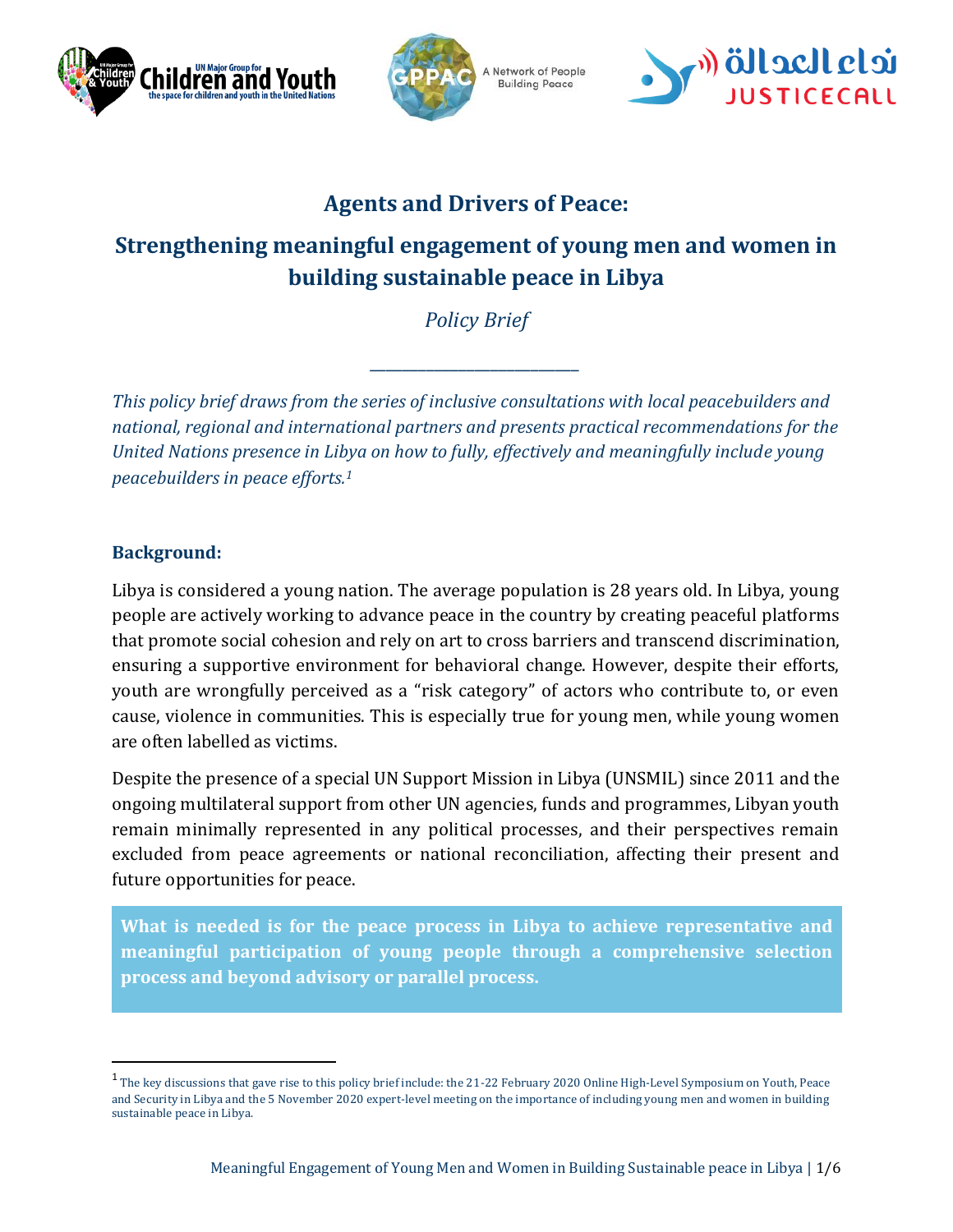





## **Opportunity presented:**

One of the recent steps in advancing the peace process in Libya was the signing of a permanent ceasefire agreement in October 2020 in Switzerland. In November 2020, the United Nations Support Mission in Libya (UNSMIL) organised the Libyan Political Dialogue Forum, in addition to the ongoing military dialogue (called  $5 + 5$  Committee), where 75 Libyan representatives participated to move the process forward. However, no youth were engaged in the military dialogue and the Libyan Political Dialogue Forum.

The signing of the ceasefire agreement and political space that it provided offered an opportunity to re-envision the crucial role young men and women play in supporting the peace process. The emerging processes cannot run on the previous approaches that are not working and should be accompanied by an intentional strategy to meaningfully engage young peacebuilders.

## **What are the critical challenges?**

The lack of meaningful participation of young people is rooted in a number of challenges that form the foundation for the exclusion.

First, **the security situation specifically affects young men and women.** Young Libyan activists, human rights defenders and peacebuilders are facing significant violations that range from kidnapping to murder to threatening extortion.

Second, **the visibility and opportunities for young peacebuilders are significantly limited.** In the wake of COVID-19, participation in the dialogue becomes more virtual. In addition to the lack of stable and affordable internet, some young men and women suffer from frequent power cuts. The lack of secure online space exacerbates the situation as young men and women do not feel safe to share their experiences freely out of fear of persecution.

Third, **negative perceptions towards young people prevail.** Young men are often incorrectly perceived as "aggressors" that cause violence and fuel the conflict, and not as agents of change and peace within communities. Therefore, the policies are more likely *to target them* rather than be *developed with them*.

Finally, **the participation of young women is particularly problematic.** Young women's political participation remains limited due to discriminatory and masculine patriarchal challenges that continue to pertain both to the private and the public space.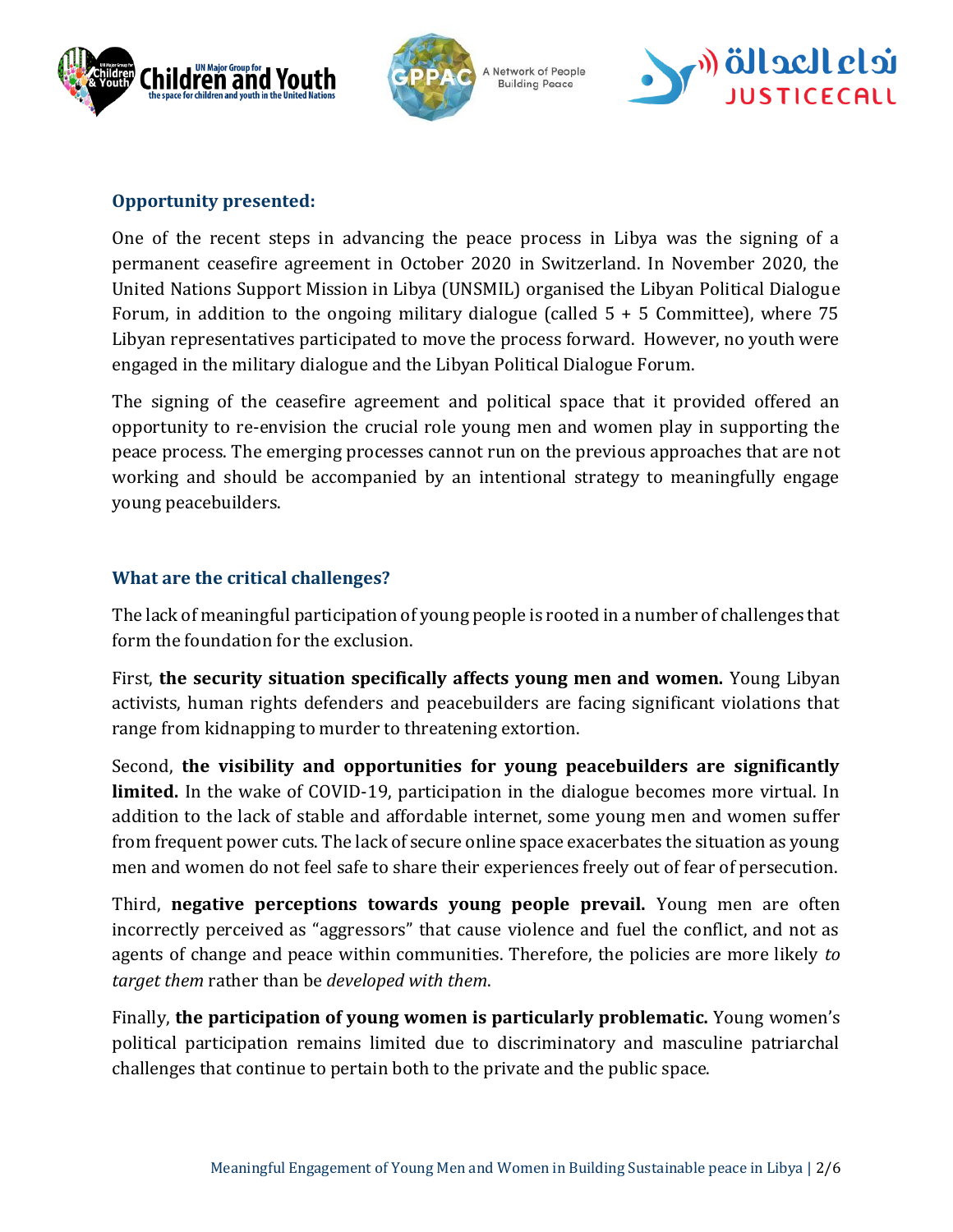





#### **What is the legal context?**

The UN Security Council resolutions are reflective of the UN and Member States' legal obligations. The recognition and affirmation of the importance of the role of young people and the need to create a safe and enabling environment for their participation build incentives for *the United Nations System* to take affirmative steps to ensure young peacebuilders' meaningful and representative participation in peace process and for *the UN Security Council* to update the mandate of UNSMIL and take critical steps to ensure that Libyan youth are a meaningful part of the peace process.

## **SECURITY COUNCIL RESOLUTIONS:**

## **UNSCR 2250 (2015):**

- Calls on all relevant actors, including when negotiating and implementing peace agreements, to take into account, as appropriate, the participation and views of youth, recognising that their marginalisation is detrimental to building sustainable peace in all societies (OP2).

## **UNSCR 2457(2019):**

- Encourages all those involved in the planning for disarmament, demobilization and reintegration to consider the needs of youth affected by armed conflict (16).

## **UNSCR 2535 (2020):**

- Encourages Member States, regional and subregional organizations to develop and implement policies and programs for youth to facilitate their constructive engagement, including through dedicated local, national and regional road maps on youth, peace and security, with sufficient resources, through a participatory process, with young people and youth organizations to pursue its implementation (OP14).

## **Key Recommendations:**

Given the political opportunity presented by the October 2020 ceasefire agreement and the November 2020 Political Dialogue Forum, the United Nations, and especially the UNSMIL, re-envisions their role in supporting meaningful participation of young Libyan men and women and lend its support across the following priority actions: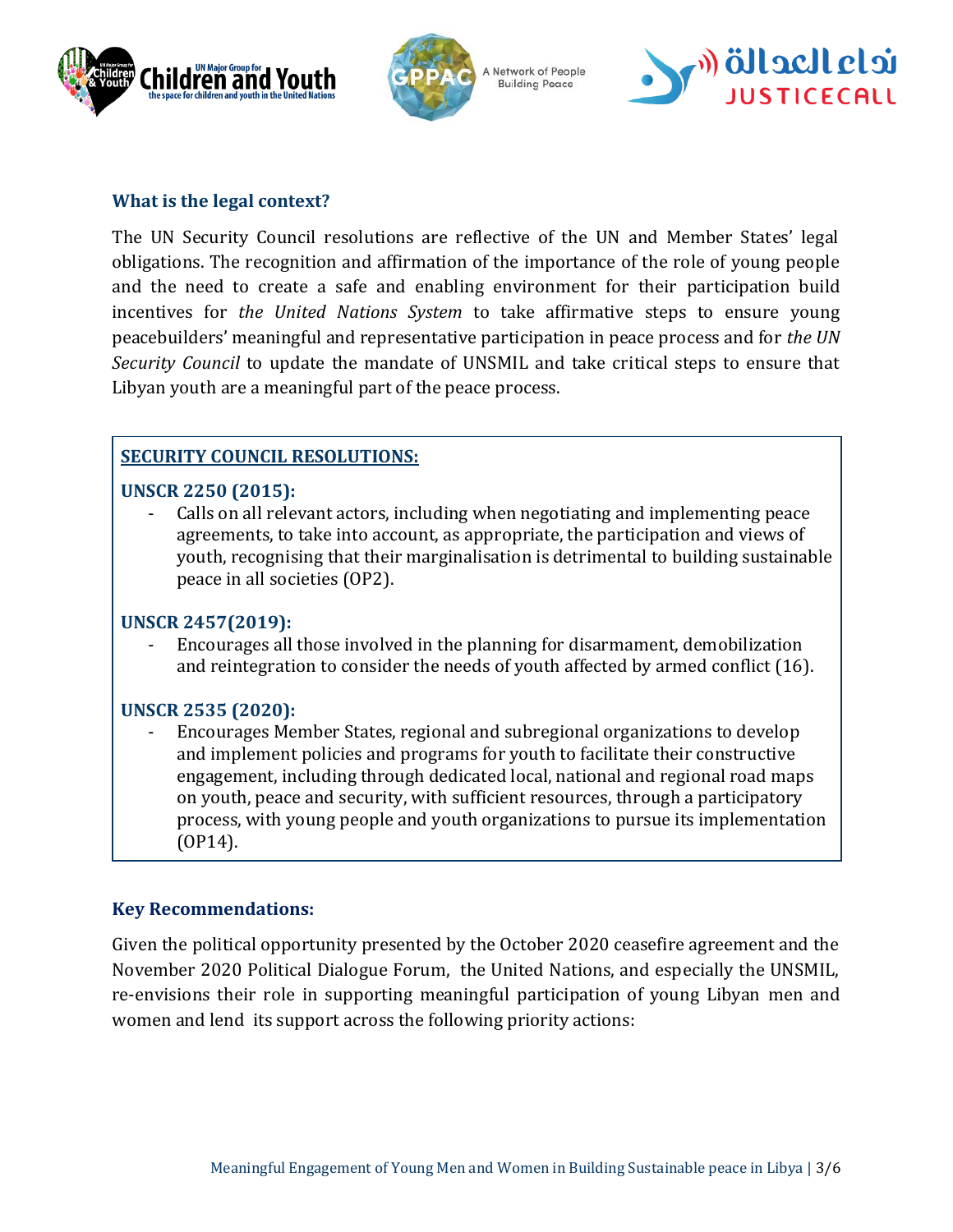



A Network of People **Building Peace** 



- 1. **In the next mandate renewal, the Security Council should consider going beyond sporadic references to youth in the UNSMIL mandate and encourage concrete actions in line with resolutions 2535 (2020).** Some possible provisions for the UNSMIL mandate could include:
	- 1.1. Creating policies for youth that would contribute to peacebuilding efforts, including social and economic development, by supporting projects to grow local economies, foster education, and promote political engagement (OP8);
	- 1.2. Coordinating and increasing UNSMIL's engagement in the implementation of the youth, peace and security resolutions, including through inclusive partnership with young people, and ensure dedicated capacities(OP16);
	- 1.3. Including the views of youth in relevant discussions pertinent to the maintenance of peace and security, peacebuilding and sustaining peace, and facilitate the full, effective and meaningful participation of youth at all decision-making levels, paying attention to the inclusion of young women without distinction or discrimination of any kind (OP20).
- 2. **The Security Council should consider strengthening the accountability for the implementation of UNSMIL's obligations to ensure the meaningful participation of diverse women, including all deliberations, decisions and outcomes of the Libyan Political Dialogue Forum.** This includes:
	- 2.1. Regularly reporting to the Security Council on efforts made to ensure young women's full, equal and meaningful participation and leadership in the current peace and political dialogues UNSMIL facilitates;
	- 2.2. Ensuring young women's participation and gender priorities in the new government (including 30% women (including young women) in parliament) and the Political Dialogue outcome.
- 3. **UNSMIL and other UN actors in Libya could consider creating an enabling environment for young men and women to participate in the political process.**  This includes:
	- 3.1. Providing political and operational support for engaging young men and women in all tracks of the political process, and bringing the Youth Track and the Libyan Political Dialogue discussions together as these processes should not stand separately;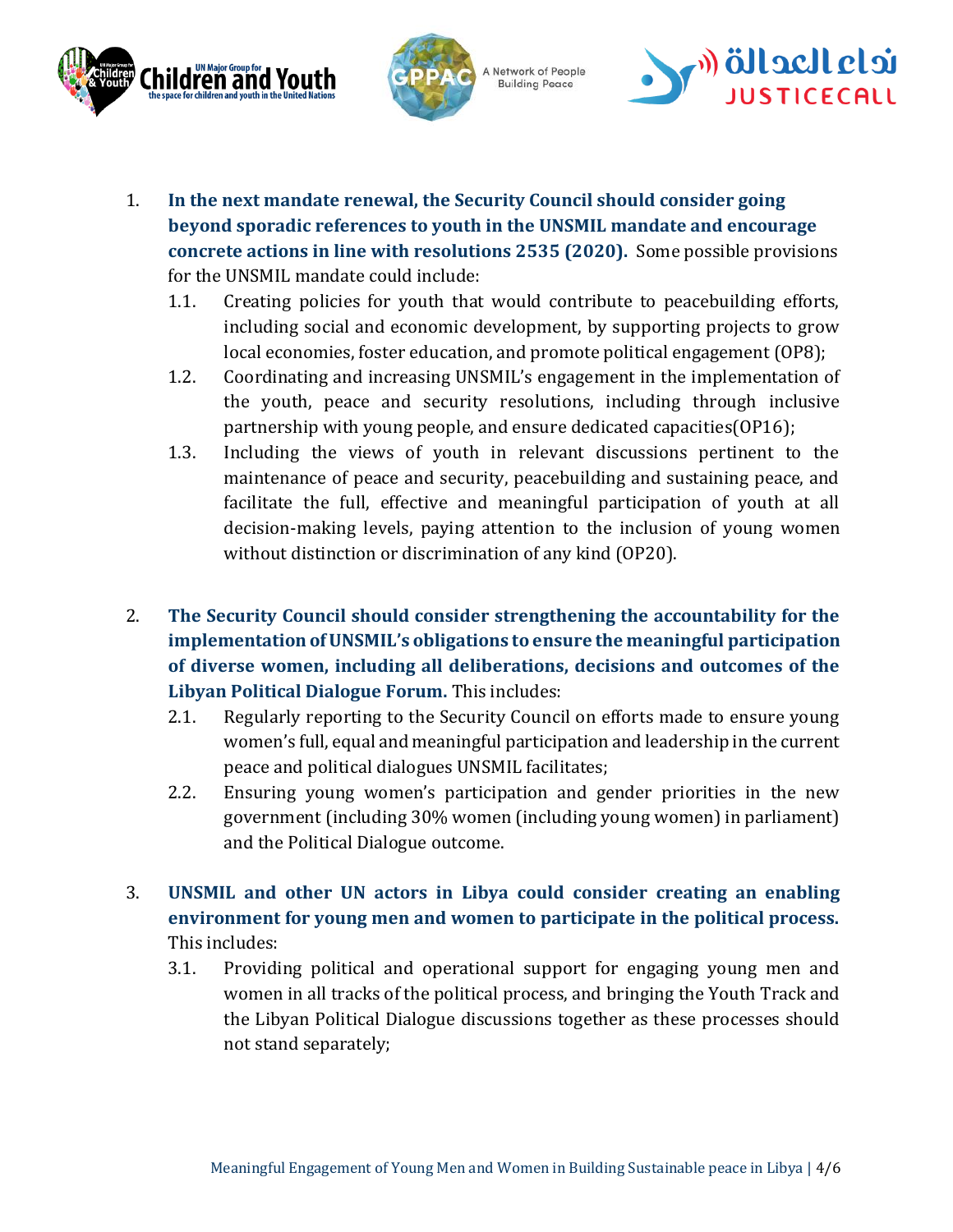



A Network of People **Building Peace** 



- 3.2. Encouraging a representative process of selecting youth representatives in all tracks of the political process using a gender- and age-sensitive selection criteria for the representatives of youth networks and coalition in Libya;
- 3.3. Taking into account youth-specific needs and developing strategies, in partnership with young men and women, to respond to key issues affect youth such as insecurity, lack of digital space and the exclusion of young women;
- 3.4. Encouraging the donor community to engage with young peacebuilders and invite them to the donor conferences.
- 4. **The UN actors in Libya should take advantage of the UN-system wide Community Engagement Guidelines<sup>2</sup> and develop strategies for engagement with young people.** This should include:
	- 4.1. Mapping existing youth capacities in Libya and working with young peacebuilders to determine strategic areas of engagement based on complementary capacities and expertise;
	- 4.2. Allocating resources and time to build partnerships with young men and women peacebuilders, including the Libyan National Coalition on Youth, Peace and Security;
	- 4.3. Making the UN more available to young peacebuilders by developing outreach campaigns, simplifying language and providing clear requirements for partnerships and grant applications;
	- 4.4. Providing and protecting platforms and space for young people to share their ideas, expertise and needs, amplify their voices, and make their contributions to peace more visible for the actors engaged in the peace process.
	- 4.5. Consulting with young men and women to ensure that specific youth-related risks are taken into account throughout all steps of engagement.
- 5. **UNSMIL and all UN actors in Libya should work to advance the integration of human security principles in the political process in Libya.** This includes:
	- 5.1. Advancing protection and disarmament, demobilization and reintegration programmes for young men and women in Libya;
	- 5.2. Continuing the support for national capacities to implement efforts to control arms and resource distribution to rebel fighters and, in the Spirit of the

 $\overline{a}$ 

<sup>2</sup> [UN Community Engagement Guidelines on Peacebuilding and Sustaining Peace](https://www.un.org/peacebuilding/content/un-community-engagement-guidelines-peacebuilding-and-sustaining-peace)